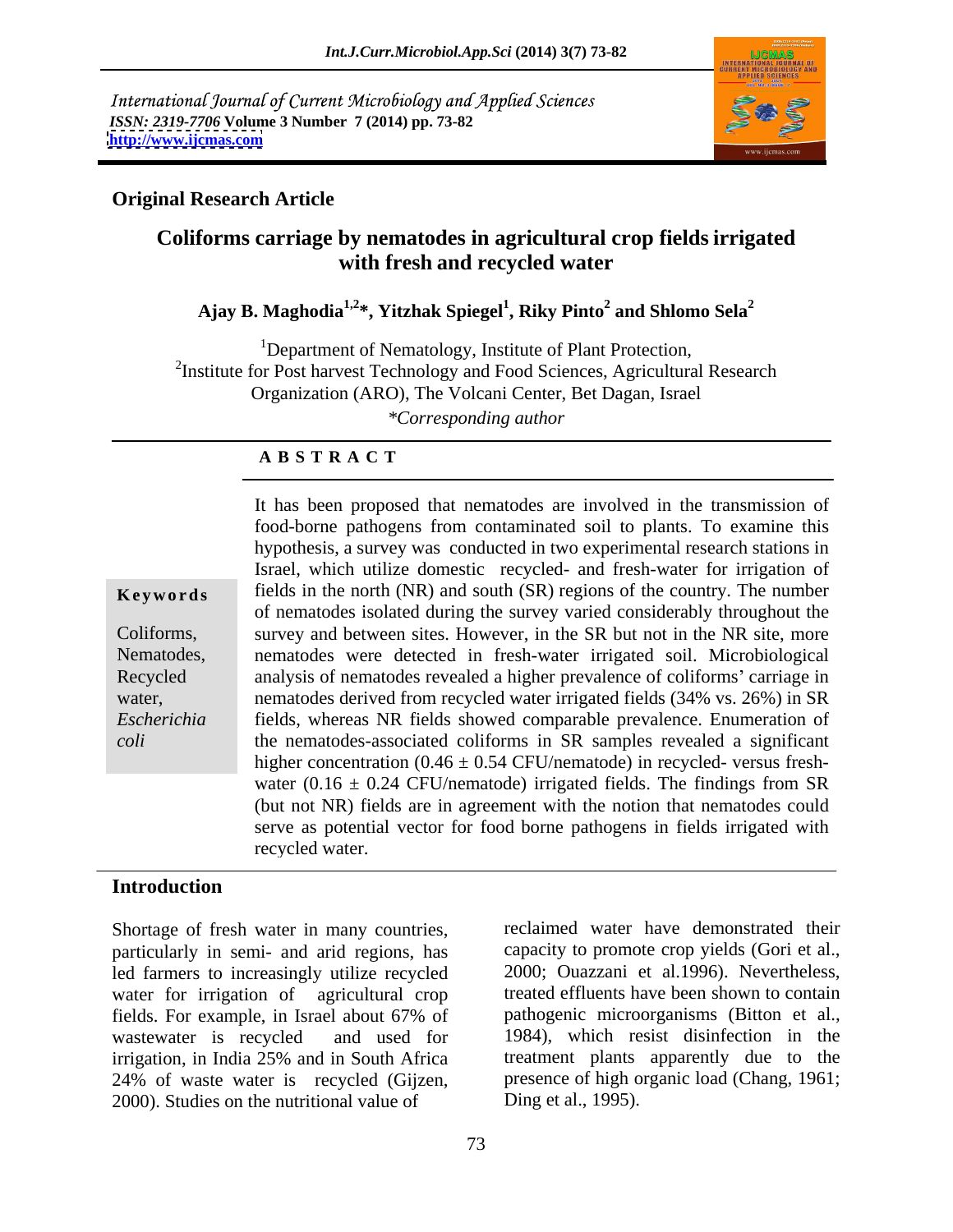Consequently, long term irrigation of crop

represent one of the most abundant life 1995). Under optimal growth conditions, certain species have reproductive cycles of organic detritus, decomposing organisms, diatoms, and other living organisms (Poinar, 1991). Accordingly, nematodes are also et al., 1960; Mott et al., 1981; Lupi et al., 1994).

Outbreaks related to consumption of fresh produce have been increasingly reported in **Details of the survey** recent years (Brandl, 2006; Heaton and Jones, 2008). Although, contamination of fresh produce might occur during harvest and post-harvest processing, in several cases representing different types of soils, climates contamination was reported to occur in the and agricultural crops. Onestation is located field. It has been proposed that nematodes might serve as a vector for transmitting of Israel (average annual rainfall is 550 mm human pathogens to plants (Gibbs et al., with Mediterranean climate), and the other 2005). In support of this notion, several in the south region (SR) of the country studies have demonstrated the capacity of (average annual rainfall is 231 mm). The nematodes to carry human pathogens under soil in the NR site contain 57.7% clay, in vitro conditions. The free-living, 28.6% silt, 13.8% sand, with 3.1% CaCO3, bacterivorous nematodes, *Caenorhabditis*  and 38.6 available NO3-N mg kg-1, while *elegans* was shown to transport Salmonella the soil in the SR fields was sandy soil spp., Listeria spp. and Escherichia coli from containing 53% sand, 20% clay, 27% silt,

fields with waste water might increase the produce (Kenney et al., 2006). A related microbial biomass into the soil (Filip et al., free-living nematode found more commonly 2000). There have been several reports in the rhizosphere of agricultural soils, showing that fecal coliforms are capable of Diploscapter spp. strain LKC25 was also surviving and even growing in the reported to attract, ingest and shed environment (Davies et al., 1995; Desmarais Salmonella, *E. coli* and Listeria (Gibbs et et al., 2002). Escherichia coli, fecal al., 2005). Although parasitic nematodes coliforms, and Enterococci have been found cannot ingest bacteria, they can carry soil in freshwater, soil, and plant samples bacteria on their cuticle and potentially derived from fields irrigated with treated transmit them to susceptible host plants. water (Jones, 1999; Buncic et al., 2004). Indeed, several species of plant-parasitic Nematodes are ubiquitous in soils and borne plant diseases (McClure and Spiegel, forms on our planet (Heip et al., 1985). A under in vitro conditions, the plant-parasitic top layer of soil can contain as much as 10 6 nematode, Meloidogyne javanica could nematodes per square meter (AWWA, carry *E. coli* on its cuticle and thus may less than 5 days (Poinar, 1991). Free living nematodes in transmission of food-borne nematodes nourish themselves on bacteria, pathogens in fields irrigated with recycled most abundant in reclaimed water (1 Chang fields irrigated with recycled and fresh contaminated soil to the surface of fresh nematodes are well-known vectors of soil- 1991). In our study, we have found that serve as a temporary reservoir (Maghodia et al., 2008). To explore a potential role of soil water, we have examined potential differences in 1 the abundance of nematodes and carriage of coliforms and *E. coli* in water.

# **Materials and Methods**

# **Details of the survey**

Soil samples were collected from fields in two agricultural research stations in the northern part (NR) of the central coast soil in the NR site contain 57.7% clay, 28.6% silt, 13.8% sand, with 3.1% CaCO3, containing 53% sand, 20% clay, 27% silt,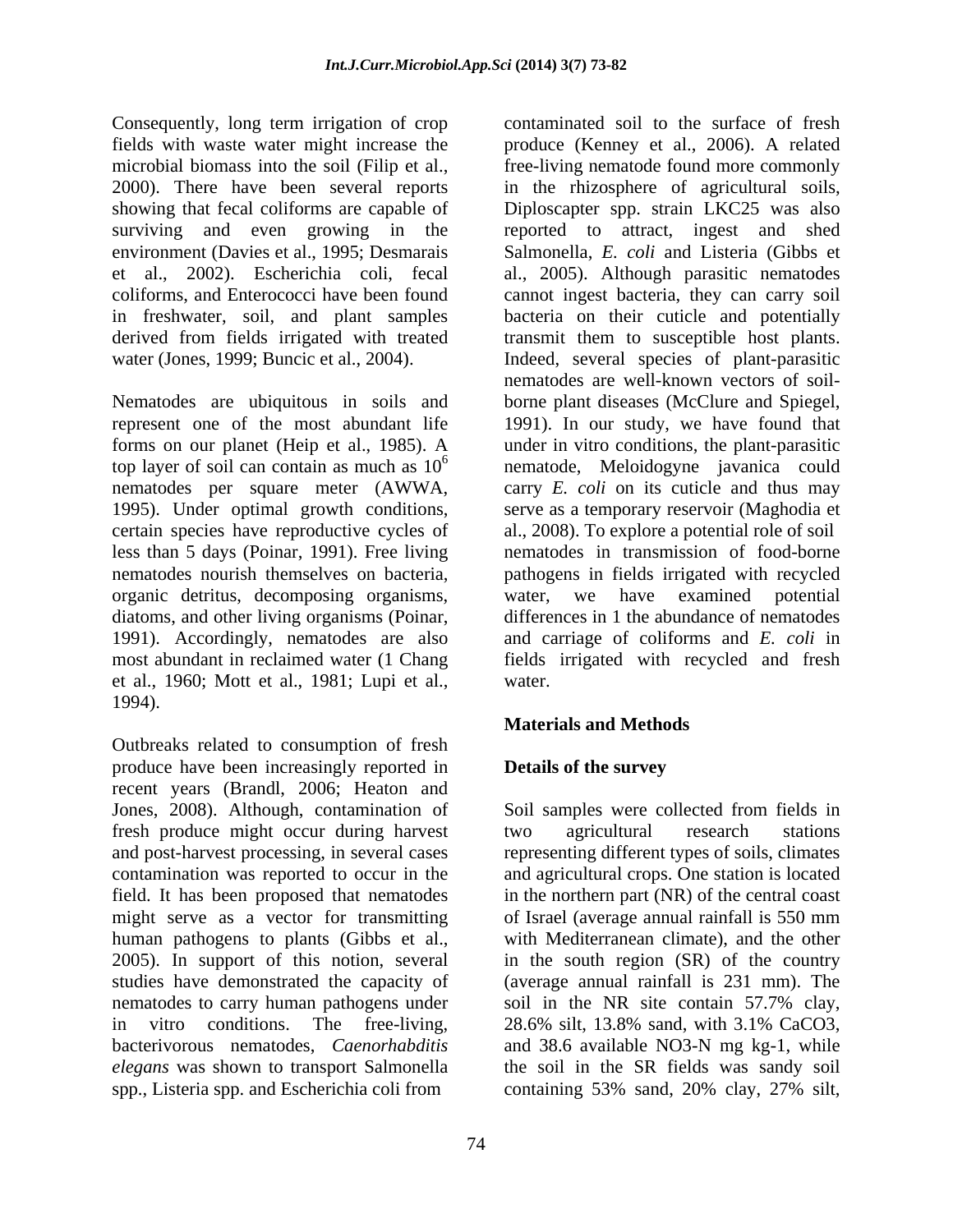0.62% organic matter, 16.4% CaCO3. Soil persimmon rootstock), in the NR station, microscope (Tokyo, Japan) at 1X and from a field planted with Sunflower magnification. Total nematodes and from a field planted with Sunflower treatment plant for five successive years. The SR site received water from a large municipal wastewater treatment plants that **nematodes** also received industrial discharges.

Irrigation with the recycled water was carried on for 10 successive years. The sterilized DDW in 1.5 ml conical

Soil samples of 500-1000 g were collected (VRBA; Conda Laboratories, Madrid, from a depth of 10-15 cm near the rest of the soil was kept at 4 oC. Microbiological analysis was performed

Five soil samples from each sampling date double-distilled water (DDW) for 48 h at 25 were presumptively identified as E. coli. oC. The funnel is stop cocked at the bottom and due to high specific gravity, nematodes

samples were taken from an orchard planted and after two days they were collected and with persimmon (grafted on Vergiana counted under Olympus Optical SZX12 (SR). Both sites are used for ongoing studies concentration is presented as the average on the effect of secondary effluent irrigation number of nematodes per 1 g of soil. In on crops' yield and contain nearby fields some experiments, the 5 samples were irrigated with fresh water (control). The NR mixed together and the number of site was irrigated with secondary effluents nematodes was determined in a 50 g soil derived from a rural domestic wastewater portion derived from the composite sample. settled down towards the end of the funnel microscope (Tokyo, Japan) at 1X magnification. Total nematodes

# **Detection of coliforms and** *E. coli* **in nematodes**

survey in the SR site was conducted from polypropylene tube by centrifugation at 500 June, 2006 to December, 1 2007, while the X g for two min to remove unattached survey in the NR site was from March, 2007 bacteria. The nematode pellet was crushed to July, 2008. with a disposable polypropylene pestle **Soil Sampling** resuspended in 100 µl of sterilized DDW rizhosphere put into sterile polypropylene 37oC for 24 to 48 h, and large pink to purple plastic bags and transferred to the laboratory colonies (diameter, > 0.5 mm) were on the same day. Samples were immediately considered to be coliforms (Sela et al., processed for nematodes extraction and the 2005). To recover potentially injured within 24 h. Lennox broth (LB; Acumedia, Inc. Lansing, **Enumeration of nematodes** of the enriched culture were spread-plated in were evaluated for the presence of described above. To determine the presence nematodes. Nematodes enumeration was of *E. coli*, coliforms were further streaked performed by the method of Rose et al on Chromocult® TBX agar (Merck & Co., (1996). Briefly, 50 g of soil were taken into Inc., Whitehouse Station, NJ) and incubated 80 □m sieve and kept in a funnel filled with for 18-24 h at 37 oC. Blue-green colonies To enumerate nematode-associated coliforms, nematodes were first washed with sterilized DDW in 1.5 ml conical (Kimble-Kontes Product, Vineland, NJ) and resuspended in 100 µl of sterilized DDW following inoculation on violet red-bile agar (VRBA; Conda Laboratories, Spain) plates. The plates were incubated at coliforms from negative samples,  $100 \mu l$  of nematodes' extract was enriched in 10 ml MI) for 18-24 h at 37 oC. Ten-fold dilutions duplicate on VRBA and positive or negative coliform-containing samples were scored, as were presumptively identified as *E. coli*. Indole test was used to confirm the identification of *E. coli* (MacFaddin, 1980).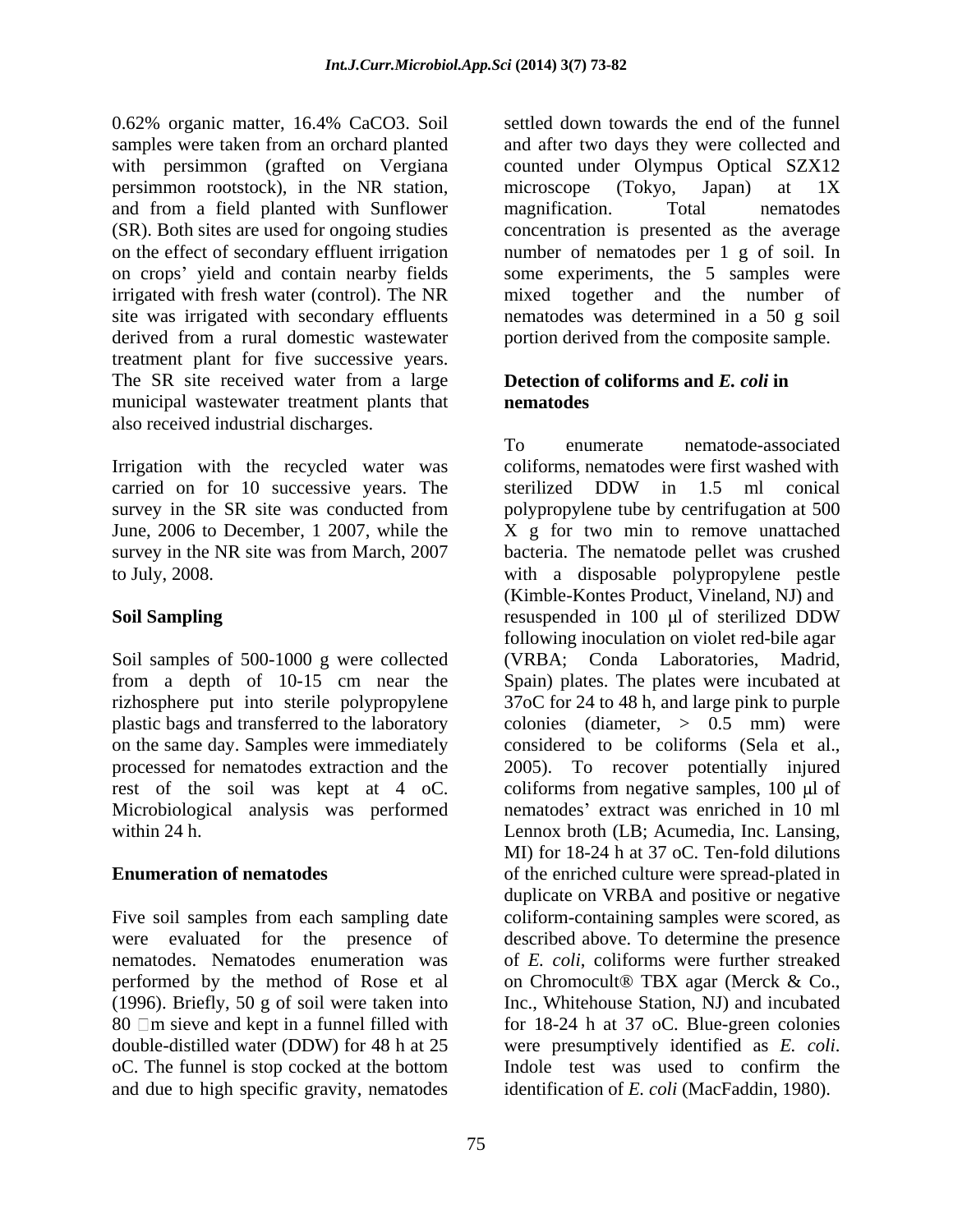L stomacher bag (SM3-01, Plastiques nematodes population then declined duplicate on VRBA agar. Enumeration of

Occurrence of nematodes in fresh- and recycled-water irrigated fields The abundance of nematodes in NR soil was low  $(2.5\pm1.4$  and  $1.32\pm1.1/g$  soil) in fresh- and recycled-water irrigated fields, respectively at the beginning of March 2007 and increased steadily to reach a maximum  $(20.4 \pm 7.4 \text{ and } 32.3 \pm 35.7/g \text{ soil})$  in June 2007 (beginning of summer). The population  $(87.9 \pm 69.8 \text{ vs. } 41.4 \pm 29.3/\text{g})$ population then declined rapidly during the month of August, 2007 to 11.4 and 11.1 nematodes per gram soil, and again, increased in the middle of October, 2007 and reached a maximum (144.8 and 71.8 nematodes per gram soil) in fresh- and recycled-water irrigated fields, respectively in January, 2008. However, at the beginning of March, 2008 the nematodes population declined rapidly (83.8 and 42/g soil) with further reduction until June, 2008 (38.8 and 19.6/g soil) in fresh- and recycled-water irrigated fields, respectively. In July, 2008 the nematodes population again increased up to 85.2 and 50.6 /g soil in the two types of fields, respectively (Fig. 1A). In contrast to NR fields, SR soil contained generally higher nematodes population throughout the survey. The average nematode numbers were low at the beginning of June, 2006  $(31.4\pm18.9 \text{ and } 5.2\pm 2.9/\text{g} \text{ soil in fresh-}$ recycled-water irrigated fields, respectively), and then increased in January, 2007 (85.8  $\pm$ 

**Detection of coliforms and** *E. coli* **in soil**  $20.4$  and  $41.4 \pm 23.6/g$  soil) and reached a Soil samples (50 g, each) were suspended in recycled-water irrigated fields, respectively) 450 ml buffered-peptone water in sterile 3.5 at the beginning of October, 2007. The Gosselin, Borre, France). Samples were gradually 1 in the middle of October, 2007 pummelled with hands for 5 min and 100 µl (279 and 171 /g soil in fresh- and recycledof the suspension was spread-plated in water irrigated fields, respectively) with coliforms, enrichment 1 and detection of and 75 /g soil, respectively in fresh- and E.coli were performed as described above. recycled-water irrigated fields, respectively). **Result and Discussion population** again increased up to 210 and maximum (426 and 108 /g soil in fresh- and nematodes population then declined further reduction until November, 2007 (197 In December, 2007 the nematodes 103 /g soil in fresh- and recycled-water irrigated field sites, respectively (Fig. 1B).

> All together, NR soil samples harboured similar number of nematodes  $(26.4 \pm 35.1)$ and  $20.8 \pm 27.8$ /g soil) with no significant difference in fresh- and recycled water irrigated fields, respectively, while SR fields contained significantly higher nematodes soil) in fresh- and recycled-water irrigated fields, respectively (Table 1).

## **Occurrence of coliforms in soil**

To assess possible impact of irrigation water quality on the coliforms population in the various fields, the number of coliforms was determined (Table 1). In NR soil samples the total number of coliforms was 1.23 x 103 ( $\pm$  1.73 x 103) CFU/g in recycled-water and 1.27 x 103 ( $\pm$  1.82 x 103) CFU /g in fresh-water irrigated fields respectively. The total coliforms in SR soils was 1.45 x 103  $(\pm 3.29 \times 103)$  and 1.07 x 103 ( $\pm 9.73 \times 102$ ) CFU/g in recycled- and fresh-water irrigated fields, respectively (Table 1). No significant difference in coliforms population was observed in fresh and recycled-water irrigated fields in both sites (paired t test; P=0.5). None of the soil samples was found to contain viable *E. coli*.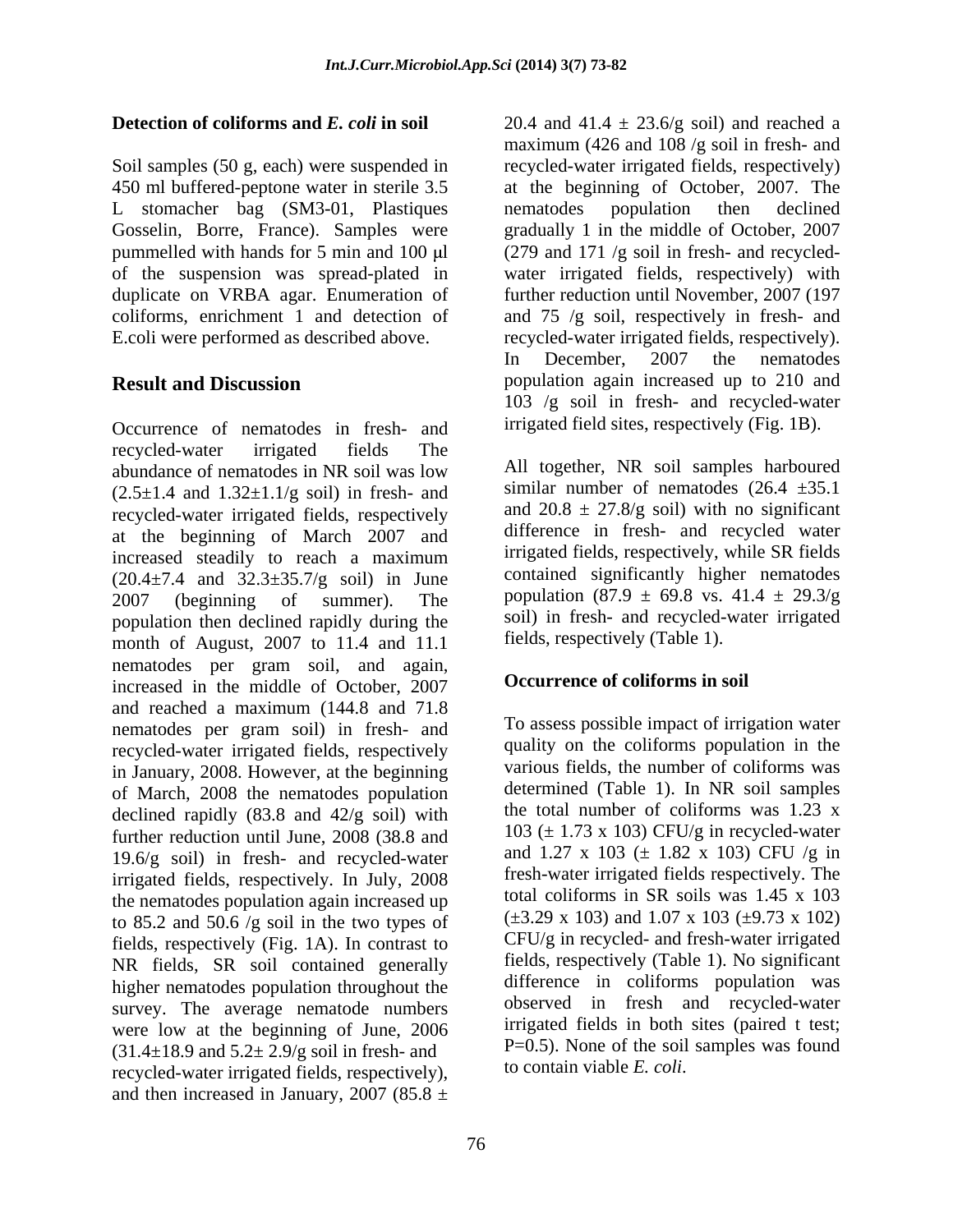Carriage of coliforms 1 and *E. coli* by rendzina, grumusols) in the north to desert nematodes To examine whether the type of soils (serozem, hammada) in the south (Dan irrigation water have affected carriage of and Koyumdjisky, 1963). Israel, like other Coliforms by nematodes, a microbiological countries in the semi-arid Mediterranean analysis of the nematodes collected from NR region, is suffering from scarcity of water and SR sites was performed. Recycled water irrigated fields exhibited higher prevalence agriculture usage is increasing rapidly. In of coliforms-carrying nematodes in SR Jordan, recycled water has been extensively samples (34% in RW-irrigated fields vs. used for irrigation purpose of agricultural 26% in FW-irrigated fields). In contrast, crops and it has been observed that soils similar carriage (22% and 21%) was detected in NR samples. higher total coliforms and fecal Coliforms as

All together, carriage of coliforms was slightly higher in RW- compared to FWirrigated fields (Table 1). Enumeration of Free-living, bacterivorous nematode coliforms compared to FW-irrigated soil low (Table 1). All together (NR+SR

Israel is part of a transition zone between the of Arabia and the Sahara. It is divided into three physiographic lithologic regions: the Climate ranges from Mediterranean in the characteristic of the Mediterranean region (non calcic brown soils, terra rossa, brown

resources and the demand for water for irrigated with treated wastewater harbored compared to soils irrigated with potable water (Malkawi and Mohammad, 2003).

nematodes' associated coliforms in SR fields *Caenorhabditis elegans* has been shown to revealed that RW-irrigated soil samples ingest food-borne pathogens (Anderson et contained significantly higher numbers of al., 2003; Caldwell et al., 2003) and samples (0.46±0.54 vs. 0.16±0.24 coliforms serotype Newport from contaminated soil to per nematode). No significant difference in the surface of fresh produce (Kenney et al., coliforms carriage was observed in 2006). The survival and persistence of nematodes derived from NR fields. Escherichia coli O157:H7 and the *S.enterica* However, the number of samples containing serotypes Newport and Poona were viable counts by direct plating was rather observed in the gut of C. elegans, which led samples), no significant difference in the serve as a temporary reservoir of food-borne carriage of coliforms by nematodes was pathogens (Kenney et al., 2005). In order to scored. None of the nematode samples was investigate the potential role of nematodes in found to carry *E. coli* either by direct plating vectoring food-borne pathogens, we have or following enrichment. performed a survey in RW- and FW-Mediterranean region and the great deserts nematodes, presence of coliforms in soil and Free-living, bacterivorous nematode observed to transmit *Salmonella enterica* to the conclusion that this nematode can irrigated fields in two geographical regions in Israel and examined the occurrence of carriage of coliforms by nematodes.

coastal region, the mountain and hill region, A considerable variation in the population and the valleys, plains, and plateaux. size 1 of nematodes was found during the north to extremely arid in the south. to climate change, soil characteristics, Depending upon climatic conditions in 1 geographical regions and effluent quality. It each of the physiographic lithologic regions, has been shown that free living nematodes climatogenic soils range from those survey, possibly due to differences attributed nourish themselves on bacteria, organic detritus, and decomposing organisms (Poinar, 1991).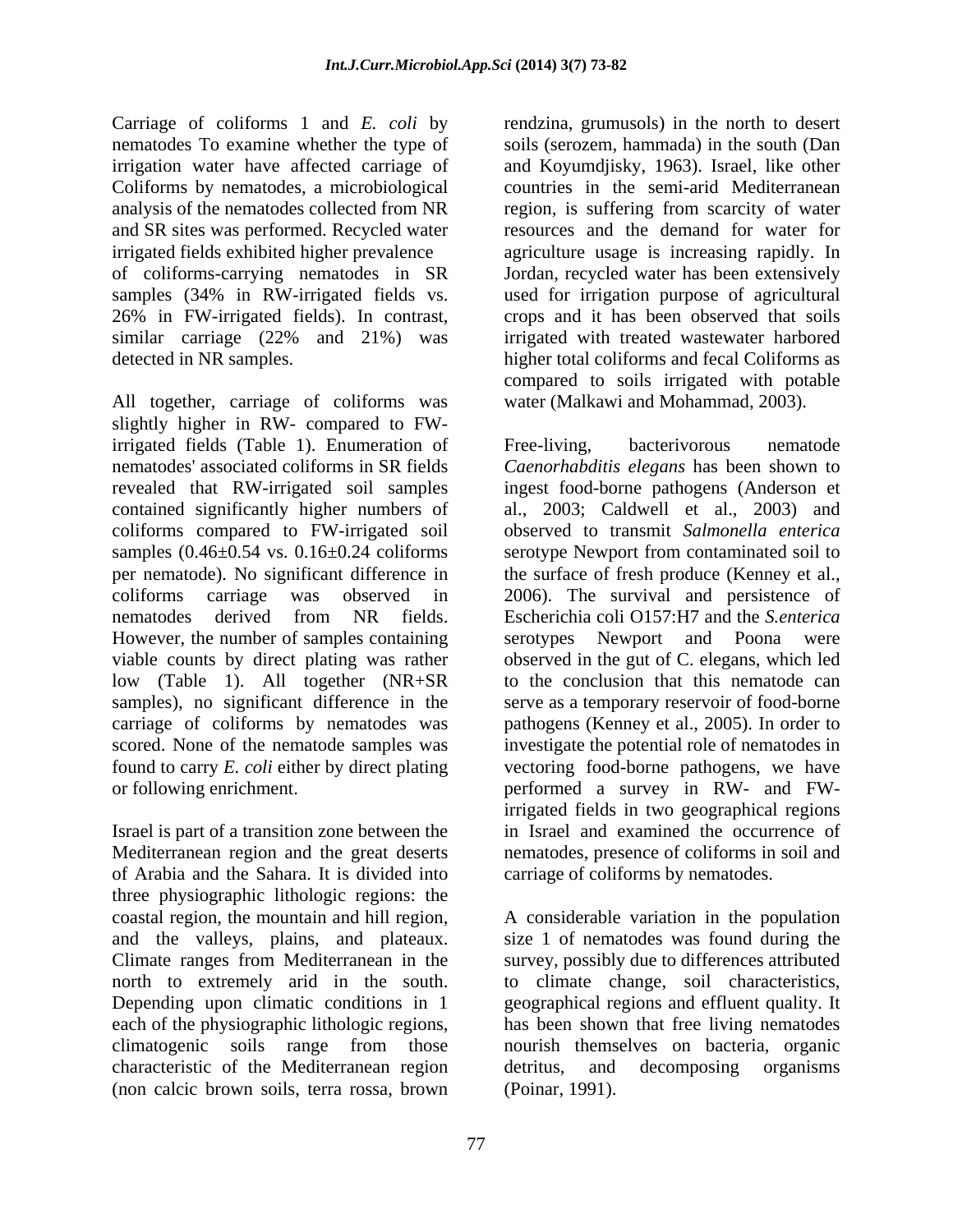**Figure.1** Monthly nematode abundance in fresh- and recycled-water irrigated field 3 sites in the Northern (A) and Southern (B) regions of Israel. The data represent the 4 number of nematodes per gram soil at individual sampling date. Error bars represents 5 standard deviation

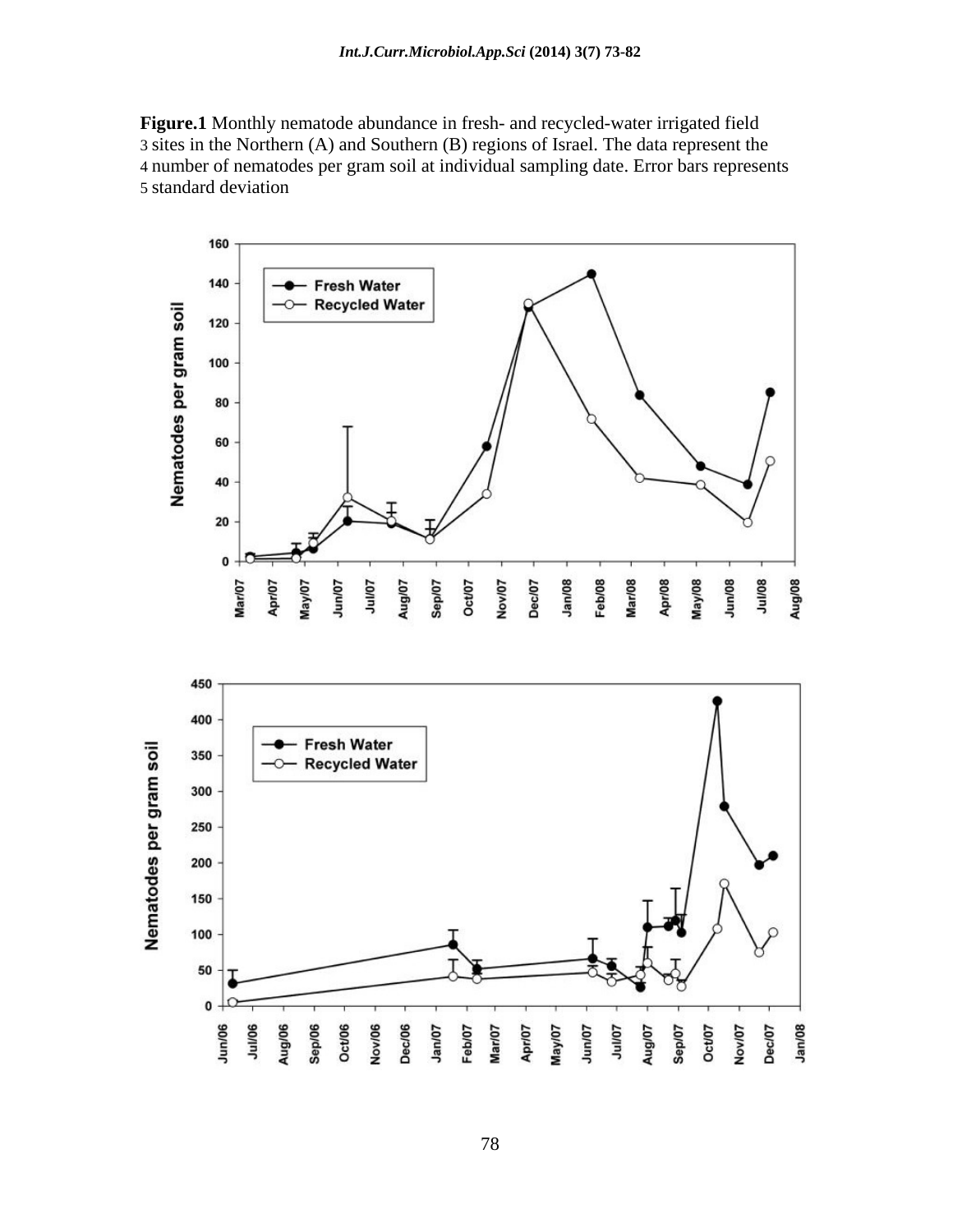| Site | No. of Samples |     | Nematodes /g soil<br>Mean $( \pm SD)$ |                       | <b>Total Coliforms</b><br>(CFU/g soil); Mean $( \pm SD)$ |                                                                               | Prevalence of Coliforms<br>carriage by nematodes $(\%)$ |    | No. of Coliforms<br>(CFU/nematode) Mean $( \pm SD)$ |                                              |
|------|----------------|-----|---------------------------------------|-----------------------|----------------------------------------------------------|-------------------------------------------------------------------------------|---------------------------------------------------------|----|-----------------------------------------------------|----------------------------------------------|
|      | FW             | RW  | FW                                    | RW                    | FW                                                       | RW                                                                            | FW                                                      | RW | FW                                                  | RW                                           |
| NR   | 62             | 65  | 26.4<br>$(35.1)^{ns}$                 | 20.8<br>$(27.8)^{ns}$ | $1.27 \times 10^3$<br>$(1.82 \times 10^3)^{ns}$          | $1.23 \times 10^3$<br>$(1.73 \times 10^3)^{ns}$                               | 21                                                      | 22 | $0.11 \pm 0.10^{ns}$<br>$(N=6)^{3}$                 | $0.03 \pm 0.01$ <sup>ns</sup><br>$(N=2)^{a}$ |
| SR   | 73             | 73  | 87.9<br>$(69.8)*$                     | 41.4<br>$(29.3)^*$    | $1.07 \times 10^3$<br>$(9.73 \times 10^2)^*$             | $1.45 \times 10^3$<br>$(3.29 \times 10^3)^*$                                  | 26                                                      | 34 | $0.16 \pm 0.24*$<br>$(N=12)^a$                      | $0.46 \pm 0.54*$<br>$(N=14)^a$               |
| All  | 135            | 138 | 64.9<br>$(66.1)^*$                    | 33.3<br>$(30.3)^*$    | $1.16 \times 10^3$                                       | $1.34 \times 10^3$<br>$(1.45 \times 10^{3})^{ns}$ $(2.61 \times 10^{3})^{ns}$ | 24                                                      | 28 | $0.14 \pm 0.20$ <sup>ns</sup><br>$(N=18)^a$         | $0.40 \pm 0.52$ <sup>ns</sup><br>$(N=16)^a$  |

Table 1. Abundance of coliforms in soil and in nematodes from fresh- and recycled-water irrigated fields in different regions of Israel

\*Significant at  $P < 0.05$ , according to two-tailed, paired Student's t test, ns: non-significant

<sup>a</sup>Number of sample with detectable levels of coliforms by direct plating on VRBA agar.

often results in an increase of microbial counts, total biomass and soil enzyme SR versus NR sites, favoring accumulation activities (Filip et al., 2000), it was expected that RW-irrigated fields will contain higher number of bacteria and nematodes. Nevertheless, we did not find Microbiological analysis of soils derived significant difference in either nematode from the various fields displayed count or total coliforms count in RW- and comparable numbers of coliforms in both FW-irrigated NR fields. In contrast, FW-RW- and FW-irrigated fields. While, irrigated SR fields contained significantly higher nematode count compared to RW-of the total microflora of the soil, the irrigated fields. Since fresh water sources comparable numbers of coliforms in RW in both regions are likely to be comparable and FW-irrigated fields might reflect other (Mekorot Water Company, Israel), the ecological factors. It has been shown that different results might be explained by differences in the source of recycled water holding capacity, pH and organic matter, and the history of effluent irrigation (see plays an important role in determining above). Indeed, SR site received recycled survival and retention of microorganisms water from a large municipal treatment (Gerba and Goyal, 1984). Thus, the plant containing industrial effluents, which comparable coliforms counts obtained in might contain low levels of toxic our study might reflect that complex

Since, long-term wastewater irrigation compounds (Chiou, 2008). Furthermore, the irrigation history was much longer in of toxic compounds in the soil, potentially harmful to nematodes.

> from the various fields displayed coliforms represent only a small fraction the nature of 1 the soil, such as moisture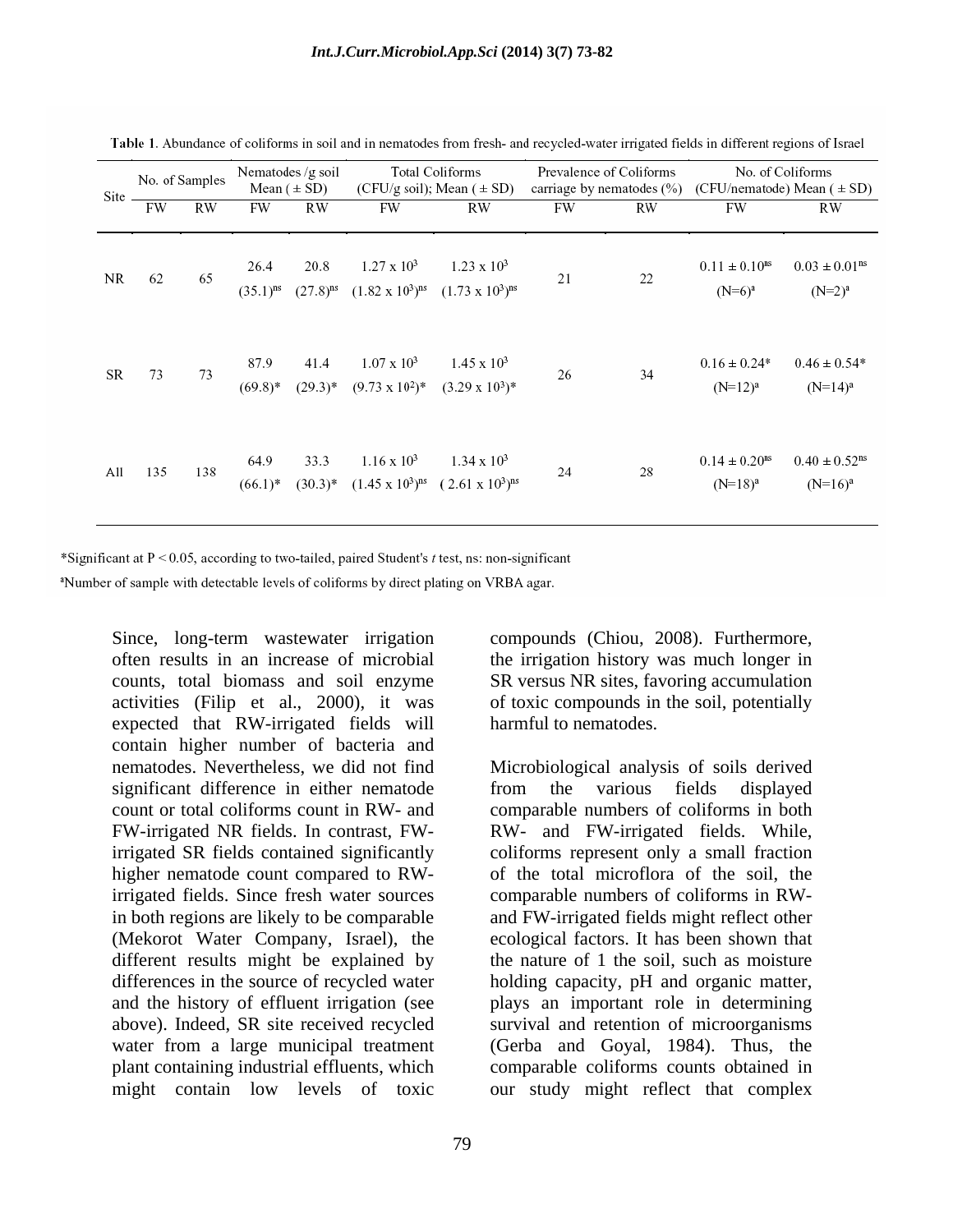environments exist in the examined fields, Brandl, M., 2006. Fitness of human rather than the irrigation water type. Still, a higher prevalence of coliforms carriage was detected in nematodes derived from  $44, 367-392$ . agreement with the notion that nematodes might provide protection for microbial soil inhabitants and hence may serve as a temporary reservoir for bacteria in the

In summary, the different results obtained P.L., and Beuchat, L.R.2003. in NR and SR fields, point to the presence of variations in the ecology of each ecosystem in the different fields and call for expansion of the study, before a conclusion regarding the role of nematode as potential vector for food-borne of cantaloupe. J. Food Prot. 66, pathogens could be drawn. 1964–1971.

This work was partially supported by grant 296. no. 131-1341-07 from the Chief Scientist Fund of the Ministry of Agriculture in Israel awarded to *S. Sela and Y. Spiegel*.

- Interactions of a free-living soil nematode, *Caenorhabditis elegans*, with surrogates of food-borne pathogenic bacteria. J. Food Prot., 66, 1543–1549. J. Soil Sci. 14, 12-20.
- AWWA, 1995. Problem organisms in Denver,Colorado. Microbiol. 61, 1888–1896.
- Bitton, G., Pancorbo, O.C., and Farrah, S.R., 1984. Virus transport and Microbiol.47, 905 909.
- pathogens on plants andimplications for food safety. Ann. Rev. Phytol. 44, 367-392.
- RW-irrigated SR-fields, which is in Buncic, S., Pepperell, R., Allen, V., field. UK: Food Standards Agency. Knowles, T., Keevil, B., Wilks, S., Bown, K., Tatton, A. *et al.* 2004. The Levels of Pathogens in Abattoir Wastes. Report B05008, London,
	- Caldwell, K.N., Anderson, G.L., Williams, P.L., and Beuchat, L.R.2003. Attraction of a free-living nematode, *Caenorhabditis elegans*, to food borne pathogenic bacteria, and its potential as a vector of *Salmonella*  Poona to pre harvest contamination 1964 1971.
- Acknowledgments **and a set of the set of the set of the set of the set of the set of the set of the set of the set of the set of the set of the set of the set of the set of the set of the set of the set of the set of the s** Chang, S.L. 1961. Viruses, amoebas, and 1 Am. Water Wroks Assoc. J. 53, 288- 296.
- **References** 1.52, 613-618. Chang, S.L., Woodward, R.L., and Kabler, P.W. 1960. Survey of free4 living nematodes and amoebas in municipal supplies. Am. Waters Works Assoc. J. 52, 613-618.
- Anderson, G.L., Caldwell, K.N., Beuchat, loading capacity of reclaimed<br>
L.B. and Williams P.I. 2003 wastewater to be reused for L.R., and Williams, P.L., 2003. Wastewater to be reused for<br>Interactions of a free-living soil agricultural irrigation. Environ. Chiou, R. 2008. Risk assessment and loading capacity of reclaimed wastewater to be reused for agricultural irrigation. Environ. Monit. Assess. 142, 255-262.
	- Dan, J., and Koyumdjisky, H. 1963. The soils of Israel and their distribution. J. Soil Sci. 14, 12-20.
	- water: identification and treatment. Ashbolt, N.J. 1995. Survival of fecal<br>AWWA M7 2nd ed. American microorganisms in marine and AWWA M7, 2nd ed. American Water Works Association, freshwater sediments. Appl.Environ. Davies, C.M., Long, J.A., Donald, M., and Ashbolt, N.J. 1995. Survival of fecal microorganisms in marine Microbiol. 61, 1888–1896.
	- survival after land application of the on tecal indicator organisms in a<br>sewage sludge Apple Environt tidally influenced subtropical sewage sludge. Appl. Environ. tidally influenced subtropical<br>Microbiol 47, 905, 909 Desmarais, T.R., Solo-Gabriele, H.M., and Palmer, C.J. 2002. Influence of soil on fecal indicator organisms in a tidally influenced subtropical environment. Appl. Environ.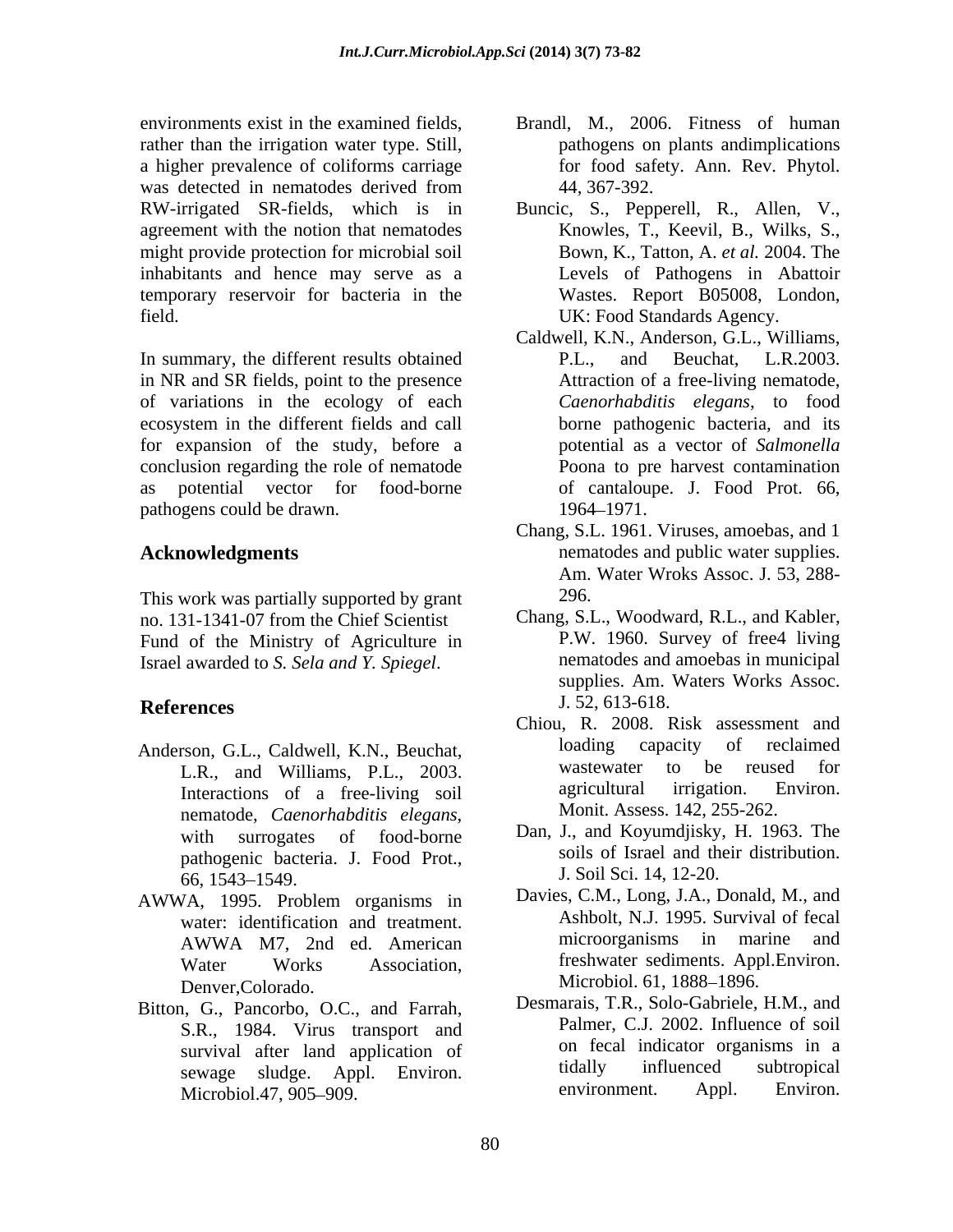- Ding, G., Sugiura, N., Inamori, Y., and Sudo, R. 1995. Effect of disinfection 613-626. associated with nematode in drinking
- Filip, Z., Kanazawa, S., and Berthelin, J. wastewater irrigated soil. J. 1 Plant 76–83.
- Gerba, C.P., and Goyal, S.M. 1984.
- Gibbs, D.S., Anderson, G.L., Beuchat,
- Gijzen, H.J. 2000. Low Cost Wastewater Treatment and Potentials for Re-use. Cost Wastewater Treatment and Re-
- Gori, R., Ferrini, F., Nicese, F.P., and Bacteria. Williams & Wilkins, pp Lubello, C. 2000. Effect of reclaimed 173-183.
- Heaton, J. C., and Jones, K. 2008. Microbial contamination of fruit and 1810-1816.

Microbiol. 68, 1165–1172. enteropathogens in the phyllosphere: A review J. Appl. Microbiol. 104, 613-626.

- on the survival of *Escherichia coli,* Heip, C., Vincx, M., and Vranken, G. water. Water Supply. 13, 101-106. nematodes. Oceanogr. Mar. Biol. 1985. The ecology of marine Annu. Rev. 23, 399–489.
- 2000. Distribution of Jones, D.L. 1999. Potential health risks microorganisms, biomass ATP, and associated 1 with the persistence of enzyme activities in organic and *Escherichia coli* O157 in agricultural mineral particles of a long-term environments. Soil Use Manage. 15,  $76 - 83.$
- Nutr. Soil. Sci. 163, 143-150. Kenney, S.J., Anderson, G.L., Williams, Pathogen removal from wastewater L.R. 2006. Migration of during groundwater recharge. In: *Caenorhabditis elegans* to manure Artificial Recharge of Groundwater and manure compost and potential (ASANO, T., Editor). Butterworths, for transport of *Salmonella newport* Boston, Massachusetts. to fruits and vegetables. Int. J. Food P.L., Millner, P.D., and Beuchat, L.R. 2006. Migration of Microbiol. 106, 61-68.
- L.R., Carta, L.K., and Williams, P.L. Kenney, S.J., Anderson, G.L., Williams, 2005. Potential role of *Diploscapter*  P.L., Millner, P.D., and Beuchat, sp. Strain LKC25, a bacterivorous nematode from soil, as a vector of Escherichia coli O157:H7, food-borne pathogenic bacteria to *Salmonella* Newport, and *Salmonella*  preharvest fruits and vegetables. Poona in the gut of a free-living Appl. Environ. Microbiol. 5, 2433- nematode, Caenorhabditis elegans, 2437. 2012 and transmission to progeny and L.R. 2005. Persistence of *Escherichia coli* O157:H7, nematode, *Caenorhabditis elegans*, and transmission to progeny and uninfected nematodes. Int. J. Food. Microbiol. 101, 227-236.
- A Cleaner Production Approach to Lupi, E., Ricci, V., and Burrini, D. 1994. Wastewater Management. IHE, Occurrence of nematodes in surface Delft. Paper presented at the water used in a drinking water plant. International Symposium on Low-<br>I. Water Supply Res. Technol. Aqua. J. Water Supply Res. Technol. Aqua.  $43, 107 - 112.$
- use, NVAWUR-EU-IHE, February MacFaddin, J.F. 1980. Biochemical Tests 3-4, 2001, Cairo, Egypt. for Identification of Medical Bacteria. Williams & Wilkins, pp 173-183.
- wastewater on the growth and Maghodia, A. B., Spiegel, Y., and Sela, S. nutrient content of three landscape 2008. Interactions between shrubs. J. Environ. Hortic. 18, 108 *Escherichia coli* and the plant- 114. **114. 114 114 114 114 114 114 114 114 114 114 114 114 114 114 114 114 114 114 114 114 114 114 114 114 114 114 114 114 114 114 114 114 114 114 114** 2008. Interactions between parasitic nematode *Meloidogyne javanica*. J. Appl. Microbiol. 105, 1810-1816.
- vegetables and the behaviour of Malkawi, H.I., and Mohammad, M.J 1 .